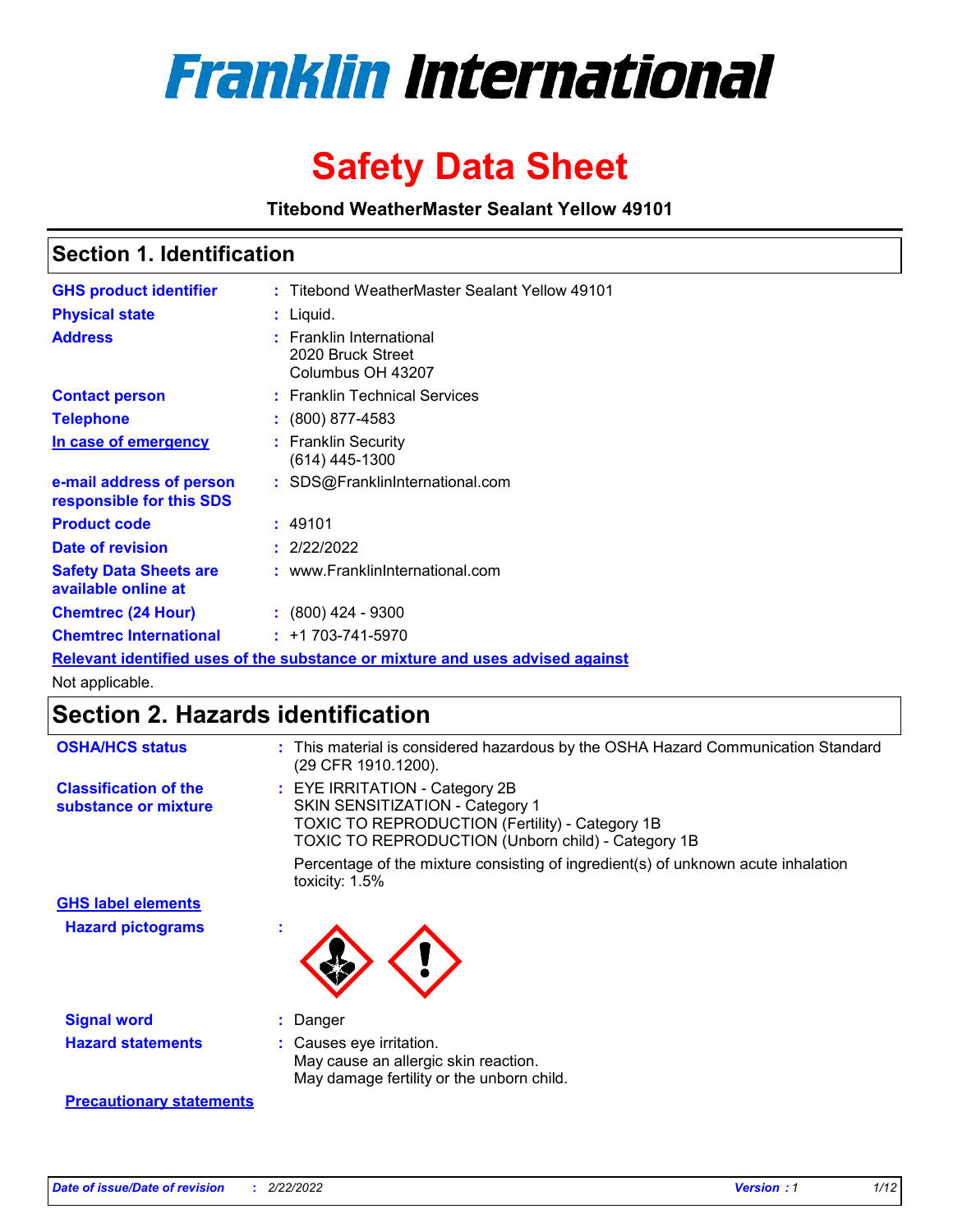### **Section 2. Hazards identification**

| <b>Prevention</b>                          | : Obtain special instructions before use. Do not handle until all safety precautions have<br>been read and understood. Wear protective gloves. Wear eye or face protection.<br>Wear protective clothing. Avoid breathing vapor. Wash hands thoroughly after handling.<br>Contaminated work clothing must not be allowed out of the workplace.                                                        |
|--------------------------------------------|------------------------------------------------------------------------------------------------------------------------------------------------------------------------------------------------------------------------------------------------------------------------------------------------------------------------------------------------------------------------------------------------------|
| <b>Response</b>                            | : IF exposed or concerned: Get medical attention. IF ON SKIN: Wash with plenty of<br>soap and water. Wash contaminated clothing before reuse. If skin irritation or rash<br>occurs: Get medical attention. IF IN EYES: Rinse cautiously with water for several<br>minutes. Remove contact lenses, if present and easy to do. Continue rinsing. If eye<br>irritation persists: Get medical attention. |
| <b>Storage</b>                             | : Store locked up.                                                                                                                                                                                                                                                                                                                                                                                   |
| <b>Disposal</b>                            | : Dispose of contents and container in accordance with all local, regional, national and<br>international regulations.                                                                                                                                                                                                                                                                               |
| <b>Hazards not otherwise</b><br>classified | : Product generates methanol during cure.                                                                                                                                                                                                                                                                                                                                                            |
|                                            |                                                                                                                                                                                                                                                                                                                                                                                                      |

## **Section 3. Composition/information on ingredients**

| <b>Substance/mixture</b><br>Mixture                  |                   |                     |
|------------------------------------------------------|-------------------|---------------------|
| <b>Ingredient name</b>                               | $\frac{9}{6}$     | <b>CAS number</b>   |
| 3-aminopropyltriethoxysilane<br>Dibutyltin dilaurate | l≤3<br>$\leq 0.3$ | 919-30-2<br>77-58-7 |

Any concentration shown as a range is to protect confidentiality or is due to batch variation.

**There are no additional ingredients present which, within the current knowledge of the supplier and in the concentrations applicable, are classified as hazardous to health or the environment and hence require reporting in this section.**

**Occupational exposure limits, if available, are listed in Section 8.**

### **Section 4. First aid measures**

| <b>Description of necessary first aid measures</b> |                                                                                                                                                                                                                                                                                                                                                                                                                                                                                                                                                                                                                                                                                                                                                                           |  |  |  |
|----------------------------------------------------|---------------------------------------------------------------------------------------------------------------------------------------------------------------------------------------------------------------------------------------------------------------------------------------------------------------------------------------------------------------------------------------------------------------------------------------------------------------------------------------------------------------------------------------------------------------------------------------------------------------------------------------------------------------------------------------------------------------------------------------------------------------------------|--|--|--|
| <b>Eye contact</b>                                 | : Immediately flush eyes with plenty of water, occasionally lifting the upper and lower<br>eyelids. Check for and remove any contact lenses. Continue to rinse for at least 10<br>minutes. If irritation persists, get medical attention.                                                                                                                                                                                                                                                                                                                                                                                                                                                                                                                                 |  |  |  |
| <b>Inhalation</b>                                  | : Remove victim to fresh air and keep at rest in a position comfortable for breathing. If<br>not breathing, if breathing is irregular or if respiratory arrest occurs, provide artificial<br>respiration or oxygen by trained personnel. It may be dangerous to the person providing<br>aid to give mouth-to-mouth resuscitation. Get medical attention. If unconscious, place<br>in recovery position and get medical attention immediately. Maintain an open airway.<br>Loosen tight clothing such as a collar, tie, belt or waistband. In case of inhalation of<br>decomposition products in a fire, symptoms may be delayed. The exposed person may<br>need to be kept under medical surveillance for 48 hours.                                                       |  |  |  |
| <b>Skin contact</b>                                | : Wash with plenty of soap and water. Remove contaminated clothing and shoes. Wash<br>contaminated clothing thoroughly with water before removing it, or wear gloves.<br>Continue to rinse for at least 10 minutes. Get medical attention. In the event of any<br>complaints or symptoms, avoid further exposure. Wash clothing before reuse. Clean<br>shoes thoroughly before reuse.                                                                                                                                                                                                                                                                                                                                                                                     |  |  |  |
| <b>Ingestion</b>                                   | : Wash out mouth with water. Remove dentures if any. Remove victim to fresh air and<br>keep at rest in a position comfortable for breathing. If material has been swallowed and<br>the exposed person is conscious, give small quantities of water to drink. Stop if the<br>exposed person feels sick as vomiting may be dangerous. Do not induce vomiting<br>unless directed to do so by medical personnel. If vomiting occurs, the head should be<br>kept low so that vomit does not enter the lungs. Get medical attention. Never give<br>anything by mouth to an unconscious person. If unconscious, place in recovery position<br>and get medical attention immediately. Maintain an open airway. Loosen tight clothing<br>such as a collar, tie, belt or waistband. |  |  |  |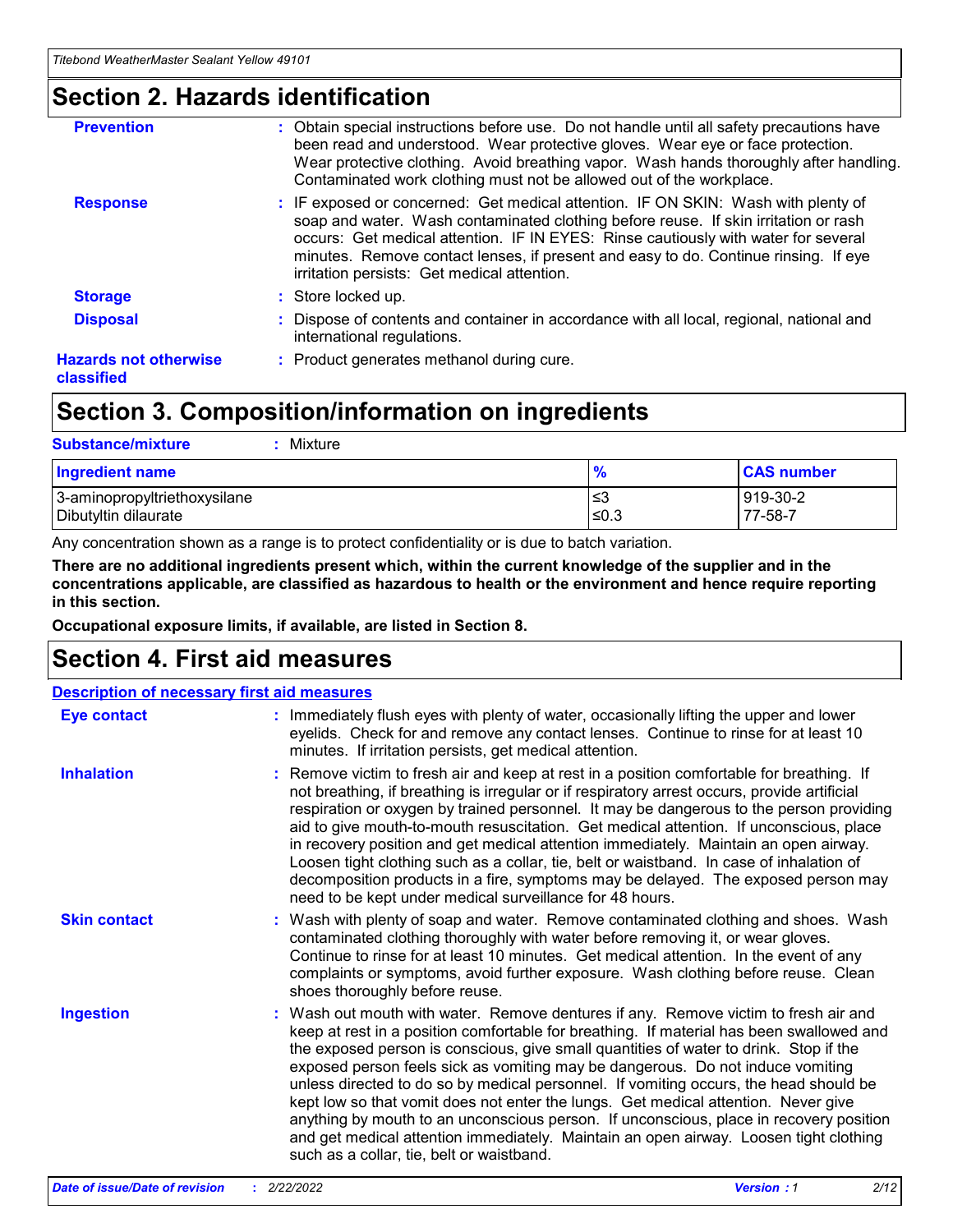## **Section 4. First aid measures**

| Most important symptoms/effects, acute and delayed |  |                                                                                                                                                                                                                                                                                                                                                                                                                 |  |  |
|----------------------------------------------------|--|-----------------------------------------------------------------------------------------------------------------------------------------------------------------------------------------------------------------------------------------------------------------------------------------------------------------------------------------------------------------------------------------------------------------|--|--|
| <b>Potential acute health effects</b>              |  |                                                                                                                                                                                                                                                                                                                                                                                                                 |  |  |
| <b>Eye contact</b>                                 |  | : May cause eye irritation.                                                                                                                                                                                                                                                                                                                                                                                     |  |  |
| <b>Inhalation</b>                                  |  | : No known significant effects or critical hazards.                                                                                                                                                                                                                                                                                                                                                             |  |  |
| <b>Skin contact</b>                                |  | : May cause skin irritation.                                                                                                                                                                                                                                                                                                                                                                                    |  |  |
| <b>Ingestion</b>                                   |  | : No known significant effects or critical hazards.                                                                                                                                                                                                                                                                                                                                                             |  |  |
| <b>Over-exposure signs/symptoms</b>                |  |                                                                                                                                                                                                                                                                                                                                                                                                                 |  |  |
| <b>Eye contact</b>                                 |  | : Adverse symptoms may include the following:<br>irritation<br>watering<br>redness                                                                                                                                                                                                                                                                                                                              |  |  |
| <b>Inhalation</b>                                  |  | : Adverse symptoms may include the following:<br>reduced fetal weight<br>increase in fetal deaths<br>skeletal malformations                                                                                                                                                                                                                                                                                     |  |  |
| <b>Skin contact</b>                                |  | : Adverse symptoms may include the following:<br>irritation<br>redness<br>reduced fetal weight<br>increase in fetal deaths<br>skeletal malformations                                                                                                                                                                                                                                                            |  |  |
| <b>Ingestion</b>                                   |  | : Adverse symptoms may include the following:<br>reduced fetal weight<br>increase in fetal deaths<br>skeletal malformations                                                                                                                                                                                                                                                                                     |  |  |
|                                                    |  | <b>Indication of immediate medical attention and special treatment needed, if necessary</b>                                                                                                                                                                                                                                                                                                                     |  |  |
| <b>Notes to physician</b>                          |  | : In case of inhalation of decomposition products in a fire, symptoms may be delayed.<br>The exposed person may need to be kept under medical surveillance for 48 hours.                                                                                                                                                                                                                                        |  |  |
| <b>Specific treatments</b>                         |  | : No specific treatment.                                                                                                                                                                                                                                                                                                                                                                                        |  |  |
| <b>Protection of first-aiders</b>                  |  | : No action shall be taken involving any personal risk or without suitable training. If it is<br>suspected that fumes are still present, the rescuer should wear an appropriate mask or<br>self-contained breathing apparatus. It may be dangerous to the person providing aid to<br>give mouth-to-mouth resuscitation. Wash contaminated clothing thoroughly with water<br>before removing it, or wear gloves. |  |  |

**See toxicological information (Section 11)**

### **Section 5. Fire-fighting measures**

| <b>Extinguishing media</b>                             |                                                                                                                                                                                                     |
|--------------------------------------------------------|-----------------------------------------------------------------------------------------------------------------------------------------------------------------------------------------------------|
| <b>Suitable extinguishing</b><br>media                 | : Use an extinguishing agent suitable for the surrounding fire.                                                                                                                                     |
| <b>Unsuitable extinguishing</b><br>media               | : None known.                                                                                                                                                                                       |
| <b>Specific hazards arising</b><br>from the chemical   | : In a fire or if heated, a pressure increase will occur and the container may burst.                                                                                                               |
| <b>Hazardous thermal</b><br>decomposition products     | : Decomposition products may include the following materials:<br>carbon dioxide<br>carbon monoxide<br>nitrogen oxides<br>metal oxide/oxides                                                         |
| <b>Special protective actions</b><br>for fire-fighters | : Promptly isolate the scene by removing all persons from the vicinity of the incident if<br>there is a fire. No action shall be taken involving any personal risk or without suitable<br>training. |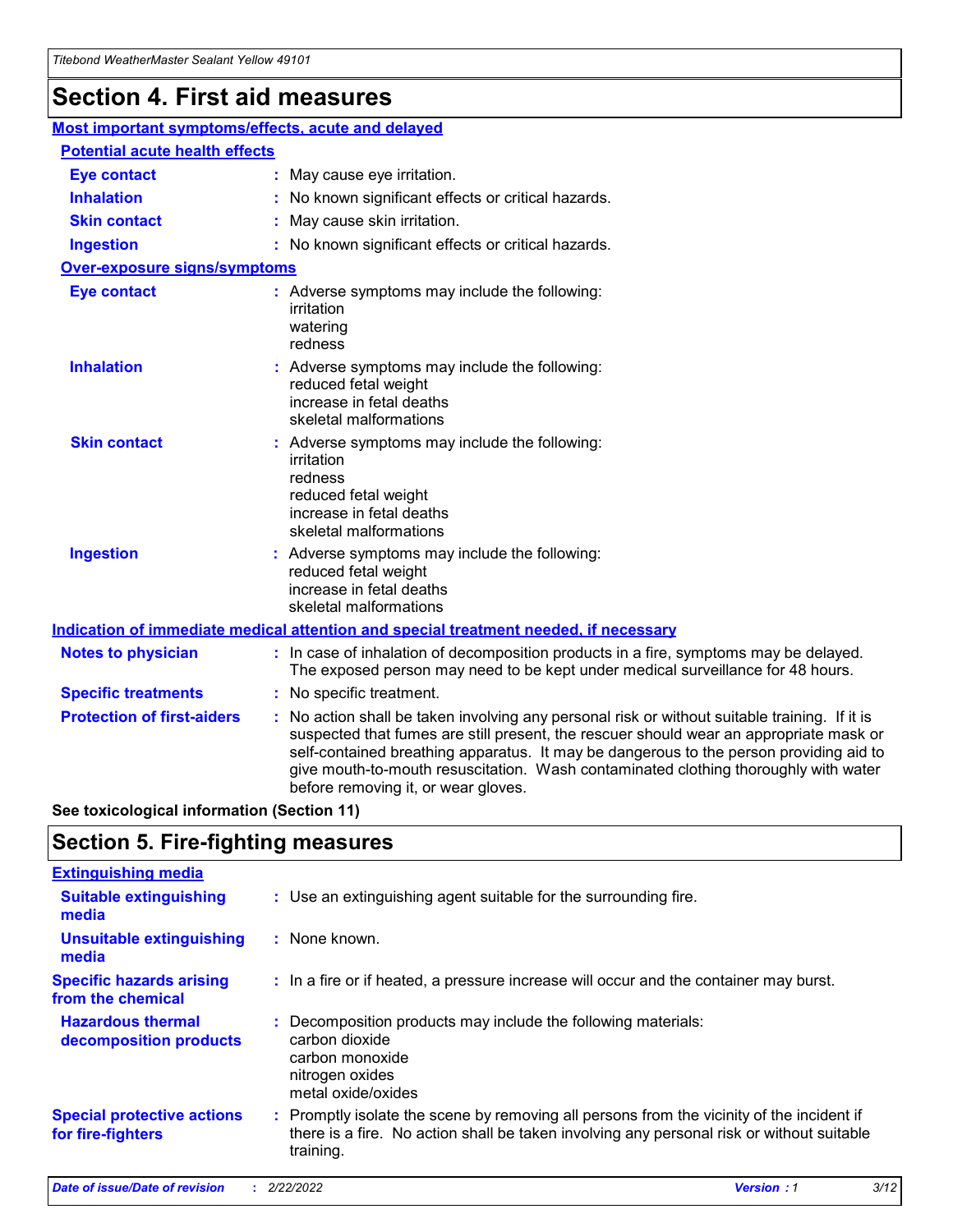### **Section 5. Fire-fighting measures**

**Special protective equipment for fire-fighters** Fire-fighters should wear appropriate protective equipment and self-contained breathing **:** apparatus (SCBA) with a full face-piece operated in positive pressure mode.

### **Section 6. Accidental release measures**

#### **Personal precautions, protective equipment and emergency procedures**

| For non-emergency<br>personnel   |                                                              | : No action shall be taken involving any personal risk or without suitable training.<br>Evacuate surrounding areas. Keep unnecessary and unprotected personnel from<br>entering. Do not touch or walk through spilled material. Avoid breathing vapor or mist.<br>Provide adequate ventilation. Wear appropriate respirator when ventilation is<br>inadequate. Put on appropriate personal protective equipment.                                                                                                                                                                                                                                                                                             |  |  |  |
|----------------------------------|--------------------------------------------------------------|--------------------------------------------------------------------------------------------------------------------------------------------------------------------------------------------------------------------------------------------------------------------------------------------------------------------------------------------------------------------------------------------------------------------------------------------------------------------------------------------------------------------------------------------------------------------------------------------------------------------------------------------------------------------------------------------------------------|--|--|--|
|                                  |                                                              | For emergency responders : If specialized clothing is required to deal with the spillage, take note of any information in<br>Section 8 on suitable and unsuitable materials. See also the information in "For non-<br>emergency personnel".                                                                                                                                                                                                                                                                                                                                                                                                                                                                  |  |  |  |
| <b>Environmental precautions</b> |                                                              | : Avoid dispersal of spilled material and runoff and contact with soil, waterways, drains<br>and sewers. Inform the relevant authorities if the product has caused environmental<br>pollution (sewers, waterways, soil or air).                                                                                                                                                                                                                                                                                                                                                                                                                                                                              |  |  |  |
|                                  | <b>Methods and materials for containment and cleaning up</b> |                                                                                                                                                                                                                                                                                                                                                                                                                                                                                                                                                                                                                                                                                                              |  |  |  |
| <b>Small spill</b>               |                                                              | : Stop leak if without risk. Move containers from spill area. Dilute with water and mop up<br>if water-soluble. Alternatively, or if water-insoluble, absorb with an inert dry material and<br>place in an appropriate waste disposal container. Dispose of via a licensed waste<br>disposal contractor.                                                                                                                                                                                                                                                                                                                                                                                                     |  |  |  |
| <b>Large spill</b>               |                                                              | : Stop leak if without risk. Move containers from spill area. Approach release from<br>upwind. Prevent entry into sewers, water courses, basements or confined areas. Wash<br>spillages into an effluent treatment plant or proceed as follows. Contain and collect<br>spillage with non-combustible, absorbent material e.g. sand, earth, vermiculite or<br>diatomaceous earth and place in container for disposal according to local regulations<br>(see Section 13). Dispose of via a licensed waste disposal contractor. Contaminated<br>absorbent material may pose the same hazard as the spilled product. Note: see<br>Section 1 for emergency contact information and Section 13 for waste disposal. |  |  |  |

### **Section 7. Handling and storage**

| <b>Precautions for safe handling</b>                                             |                                                                                                                                                                                                                                                                                                                                                                                                                                                                                                                                                                                                                                                                                                                                                                                                                                                  |
|----------------------------------------------------------------------------------|--------------------------------------------------------------------------------------------------------------------------------------------------------------------------------------------------------------------------------------------------------------------------------------------------------------------------------------------------------------------------------------------------------------------------------------------------------------------------------------------------------------------------------------------------------------------------------------------------------------------------------------------------------------------------------------------------------------------------------------------------------------------------------------------------------------------------------------------------|
| <b>Protective measures</b>                                                       | : Put on appropriate personal protective equipment (see Section 8). Persons with a<br>history of skin sensitization problems should not be employed in any process in which<br>this product is used. Avoid exposure - obtain special instructions before use. Avoid<br>exposure during pregnancy. Do not handle until all safety precautions have been read<br>and understood. Do not get in eyes or on skin or clothing. Do not ingest. Avoid<br>breathing vapor or mist. If during normal use the material presents a respiratory hazard,<br>use only with adequate ventilation or wear appropriate respirator. Keep in the original<br>container or an approved alternative made from a compatible material, kept tightly<br>closed when not in use. Empty containers retain product residue and can be hazardous.<br>Do not reuse container. |
| <b>Advice on general</b><br>occupational hygiene                                 | : Eating, drinking and smoking should be prohibited in areas where this material is<br>handled, stored and processed. Workers should wash hands and face before eating,<br>drinking and smoking. Remove contaminated clothing and protective equipment before<br>entering eating areas. See also Section 8 for additional information on hygiene<br>measures.                                                                                                                                                                                                                                                                                                                                                                                                                                                                                    |
| <b>Conditions for safe storage,</b><br>including any<br><b>incompatibilities</b> | Store between the following temperatures: 0 to 120 $\degree$ C (32 to 248 $\degree$ F). Store in<br>accordance with local regulations. Store in original container protected from direct<br>sunlight in a dry, cool and well-ventilated area, away from incompatible materials (see<br>Section 10) and food and drink. Store locked up. Keep container tightly closed and<br>sealed until ready for use. Containers that have been opened must be carefully<br>resealed and kept upright to prevent leakage. Do not store in unlabeled containers.<br>Use appropriate containment to avoid environmental contamination. See Section 10 for<br>incompatible materials before handling or use.                                                                                                                                                     |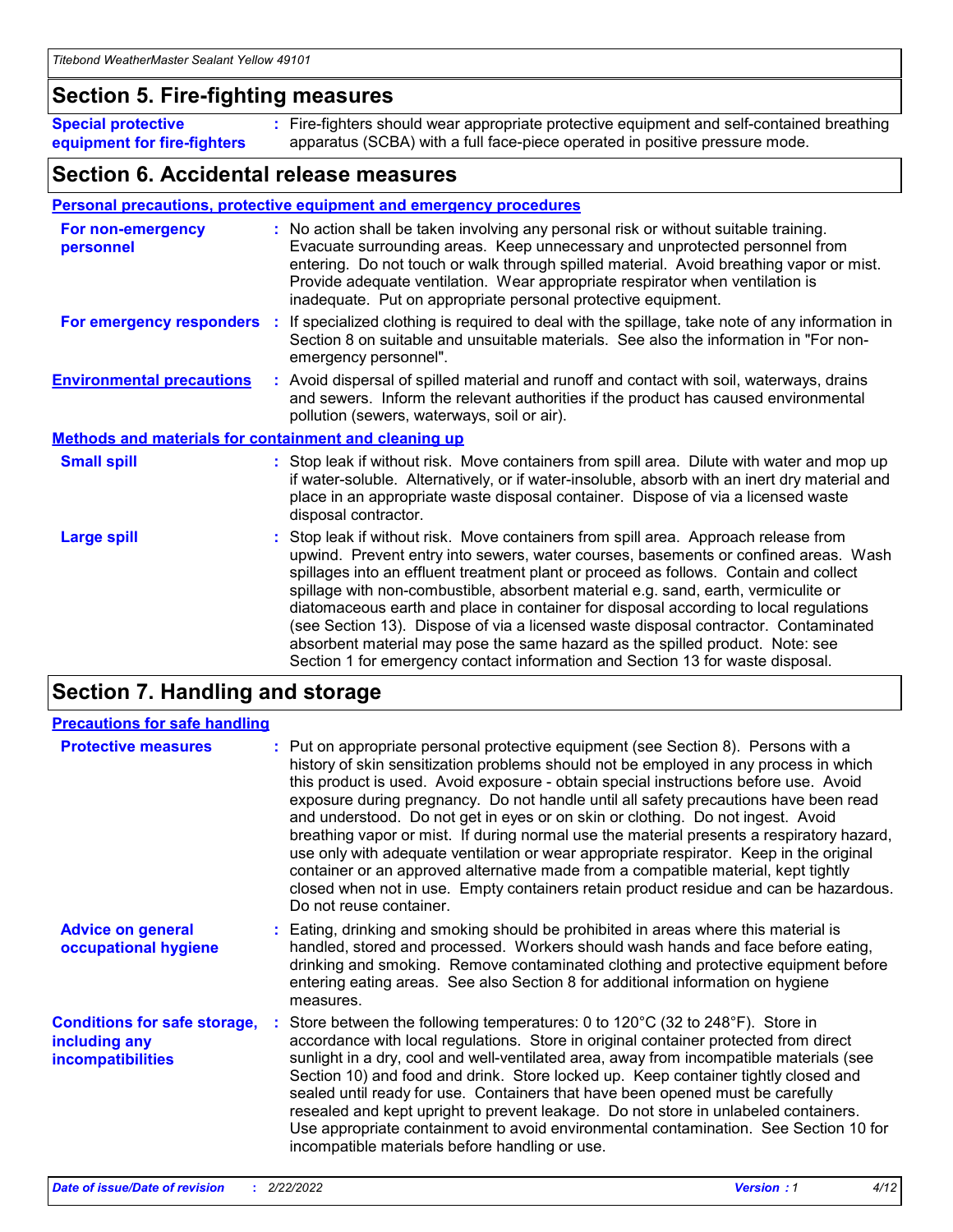## **Section 8. Exposure controls/personal protection**

#### **Control parameters**

#### **Occupational exposure limits**

| <b>Ingredient name</b>                               |                        | <b>Exposure limits</b>                                                                                                                                                                                                                                                                                                                                                                                                                                                                                                                                                                                                 |
|------------------------------------------------------|------------------------|------------------------------------------------------------------------------------------------------------------------------------------------------------------------------------------------------------------------------------------------------------------------------------------------------------------------------------------------------------------------------------------------------------------------------------------------------------------------------------------------------------------------------------------------------------------------------------------------------------------------|
| 3-aminopropyltriethoxysilane<br>Dibutyltin dilaurate |                        | None.<br>ACGIH TLV (United States, 3/2019). Absorbed through skin.<br>Notes: as Sn<br>TWA: 0.1 mg/m <sup>3</sup> , (as Sn) 8 hours.<br>STEL: 0.2 mg/m <sup>3</sup> , (as Sn) 15 minutes.<br>NIOSH REL (United States, 10/2016). Absorbed through skin.<br>Notes: as Sn<br>TWA: 0.1 mg/m <sup>3</sup> , (as Sn) 10 hours.<br>OSHA PEL (United States, 5/2018). Notes: as Sn<br>TWA: $0.1 \text{ mg/m}^3$ , (as Sn) 8 hours.<br>OSHA PEL 1989 (United States, 3/1989). Absorbed through skin.<br>Notes: measured as Sn<br>TWA: 0.1 mg/m <sup>3</sup> , (measured as Sn) 8 hours. Form: Organic                           |
| <b>Appropriate engineering</b><br><b>controls</b>    |                        | : If user operations generate dust, fumes, gas, vapor or mist, use process enclosures,<br>local exhaust ventilation or other engineering controls to keep worker exposure to<br>airborne contaminants below any recommended or statutory limits.                                                                                                                                                                                                                                                                                                                                                                       |
| <b>Environmental exposure</b><br><b>controls</b>     |                        | Emissions from ventilation or work process equipment should be checked to ensure<br>they comply with the requirements of environmental protection legislation. In some<br>cases, fume scrubbers, filters or engineering modifications to the process equipment<br>will be necessary to reduce emissions to acceptable levels.                                                                                                                                                                                                                                                                                          |
| <b>Individual protection measures</b>                |                        |                                                                                                                                                                                                                                                                                                                                                                                                                                                                                                                                                                                                                        |
| <b>Hygiene measures</b>                              |                        | : Wash hands, forearms and face thoroughly after handling chemical products, before<br>eating, smoking and using the lavatory and at the end of the working period.<br>Appropriate techniques should be used to remove potentially contaminated clothing.<br>Contaminated work clothing should not be allowed out of the workplace. Wash<br>contaminated clothing before reusing. Ensure that eyewash stations and safety<br>showers are close to the workstation location.                                                                                                                                            |
| <b>Eye/face protection</b>                           |                        | : Safety eyewear complying with an approved standard should be used when a risk<br>assessment indicates this is necessary to avoid exposure to liquid splashes, mists,<br>gases or dusts. If contact is possible, the following protection should be worn, unless<br>the assessment indicates a higher degree of protection: chemical splash goggles.                                                                                                                                                                                                                                                                  |
| <b>Skin protection</b>                               |                        |                                                                                                                                                                                                                                                                                                                                                                                                                                                                                                                                                                                                                        |
| <b>Hand protection</b>                               |                        | : Chemical-resistant, impervious gloves complying with an approved standard should be<br>worn at all times when handling chemical products if a risk assessment indicates this is<br>necessary. Considering the parameters specified by the glove manufacturer, check<br>during use that the gloves are still retaining their protective properties. It should be<br>noted that the time to breakthrough for any glove material may be different for different<br>glove manufacturers. In the case of mixtures, consisting of several substances, the<br>protection time of the gloves cannot be accurately estimated. |
| <b>Body protection</b>                               | handling this product. | : Personal protective equipment for the body should be selected based on the task being<br>performed and the risks involved and should be approved by a specialist before                                                                                                                                                                                                                                                                                                                                                                                                                                              |
| <b>Other skin protection</b>                         |                        | : Appropriate footwear and any additional skin protection measures should be selected<br>based on the task being performed and the risks involved and should be approved by a<br>specialist before handling this product.                                                                                                                                                                                                                                                                                                                                                                                              |
| <b>Respiratory protection</b>                        | aspects of use.        | : Based on the hazard and potential for exposure, select a respirator that meets the<br>appropriate standard or certification. Respirators must be used according to a<br>respiratory protection program to ensure proper fitting, training, and other important                                                                                                                                                                                                                                                                                                                                                       |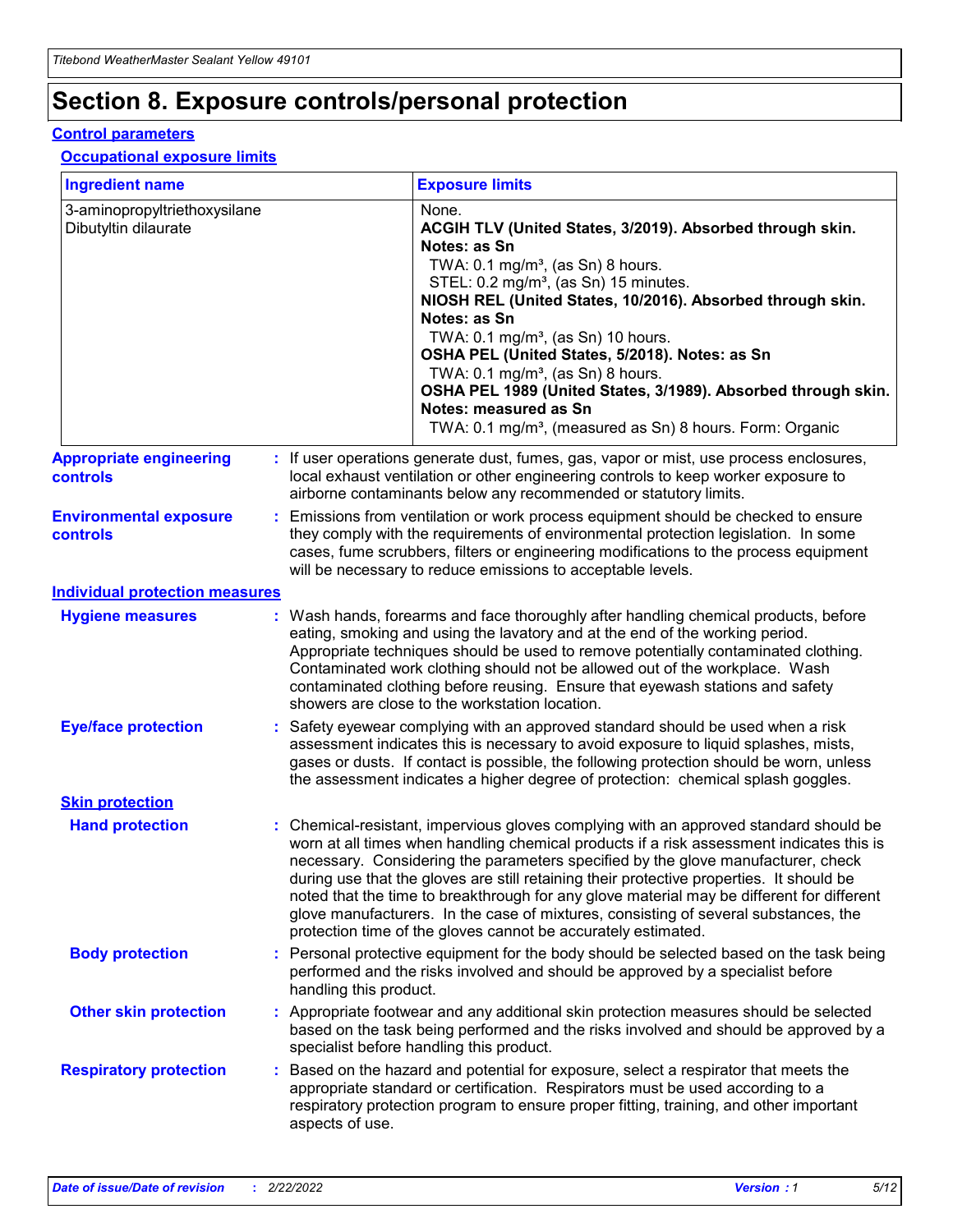### **Section 9. Physical and chemical properties**

#### **Appearance**

| <b>Physical state</b>                             | : Liquid. [Paste.]                                              |
|---------------------------------------------------|-----------------------------------------------------------------|
| Color                                             | Yellow.                                                         |
| Odor                                              | : None [Slight]                                                 |
| <b>Odor threshold</b>                             | $:$ Not available.                                              |
| рH                                                | : Not applicable.                                               |
| <b>Melting point</b>                              | : Not available.                                                |
| <b>Boiling point</b>                              | : >100°C (>212°F)                                               |
| <b>Flash point</b>                                | : Closed cup: $>200^{\circ}$ C ( $>392^{\circ}$ F) [Setaflash.] |
| <b>Evaporation rate</b>                           | $:$ <1 (butyl acetate = 1)                                      |
| <b>Flammability (solid, gas)</b>                  | : Not available.                                                |
| Lower and upper explosive<br>(flammable) limits   | : Not available.                                                |
| <b>VOC (less water, less</b>                      | $: 0$ g/l                                                       |
| exempt solvents)                                  |                                                                 |
| <b>Volatility</b>                                 | $: 0\%$ (w/w)                                                   |
| <b>Vapor density</b>                              | : Not available.                                                |
| <b>Relative density</b>                           | : 1.4329                                                        |
| <b>Solubility</b>                                 | Insoluble in the following materials: cold water and hot water. |
| <b>Solubility in water</b>                        | : Not available.                                                |
| <b>Partition coefficient: n-</b><br>octanol/water | $:$ Not available.                                              |
| <b>Auto-ignition temperature</b>                  | : Not available.                                                |
| <b>Decomposition temperature</b>                  | : Not available.                                                |

### **Section 10. Stability and reactivity**

| <b>Reactivity</b>                            | : No specific test data related to reactivity available for this product or its ingredients.            |
|----------------------------------------------|---------------------------------------------------------------------------------------------------------|
| <b>Chemical stability</b>                    | : The product is stable.                                                                                |
| <b>Possibility of hazardous</b><br>reactions | : Under normal conditions of storage and use, hazardous reactions will not occur.                       |
| <b>Conditions to avoid</b>                   | : No specific data.                                                                                     |
| <b>Incompatible materials</b>                | : No specific data.                                                                                     |
| <b>Hazardous decomposition</b><br>products   | Under normal conditions of storage and use, hazardous decomposition products should<br>not be produced. |

### **Section 11. Toxicological information**

### **Information on toxicological effects**

#### **Acute toxicity**

| <b>Product/ingredient name</b> | <b>Result</b>           | <b>Species</b> | <b>Dose</b>                | <b>Exposure</b> |
|--------------------------------|-------------------------|----------------|----------------------------|-----------------|
| 3-aminopropyltriethoxysilane   | <b>ILD50 Dermal</b>     | Rabbit         | 4.29 g/kg                  |                 |
| Dibutyltin dilaurate           | ILD50 Oral<br>LD50 Oral | Rat<br>Rat     | $1.57$ g/kg<br>175 $mg/kg$ |                 |
|                                |                         |                |                            |                 |

**Irritation/Corrosion**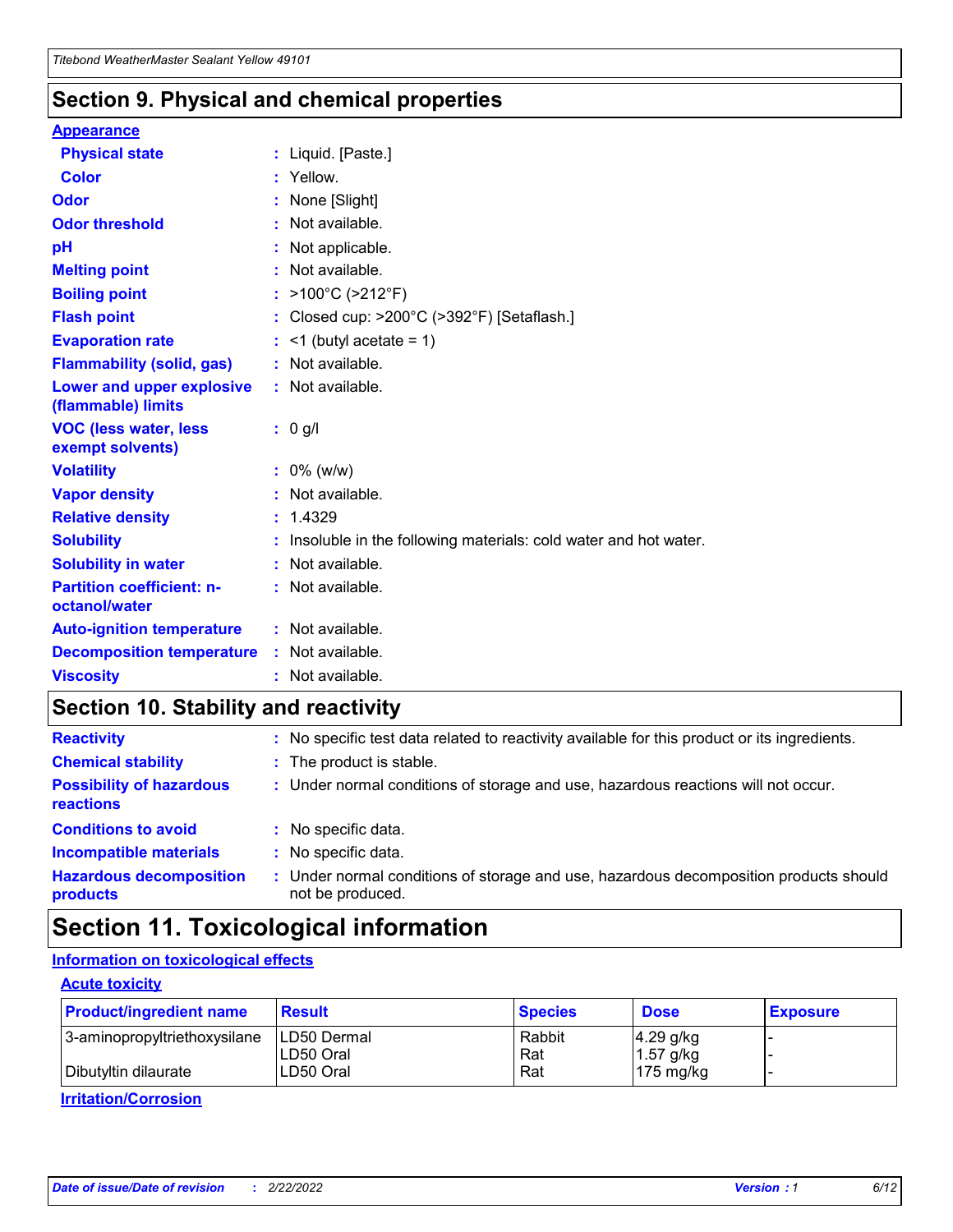## **Section 11. Toxicological information**

| <b>Product/ingredient name</b> | <b>Result</b>            | <b>Species</b> | <b>Score</b> | <b>Exposure</b>           | <b>Observation</b> |
|--------------------------------|--------------------------|----------------|--------------|---------------------------|--------------------|
| 3-aminopropyltriethoxysilane   | Eyes - Mild irritant     | Rabbit         |              | $100$ mg                  |                    |
|                                | Eyes - Severe irritant   | Rabbit         |              | 24 hours 750              |                    |
|                                |                          |                |              | ug                        |                    |
|                                | Skin - Severe irritant   | Rabbit         |              | 24 hours 5                | -                  |
| Dibutyltin dilaurate           | Eyes - Moderate irritant | Rabbit         |              | mq<br><b>24 hours 100</b> |                    |
|                                |                          |                |              | mg                        |                    |
|                                | Skin - Severe irritant   | Rabbit         |              | 500 mg                    |                    |

#### **Sensitization**

Not available.

#### **Mutagenicity**

Not available.

#### **Carcinogenicity**

Not available.

#### **Reproductive toxicity**

Not available.

#### **Teratogenicity**

Not available.

#### **Specific target organ toxicity (single exposure)**

Not available.

#### **Specific target organ toxicity (repeated exposure)**

| <b>Name</b>                                                                  |                                                                            | <b>Category</b>                                     | <b>Route of</b><br>exposure | <b>Target organs</b> |
|------------------------------------------------------------------------------|----------------------------------------------------------------------------|-----------------------------------------------------|-----------------------------|----------------------|
| Dibutyltin dilaurate                                                         |                                                                            | Category 1                                          | -                           | respiratory system   |
| <b>Aspiration hazard</b><br>Not available.                                   |                                                                            |                                                     |                             |                      |
| <b>Information on the likely</b><br>routes of exposure                       | : Not available.                                                           |                                                     |                             |                      |
| <b>Potential acute health effects</b>                                        |                                                                            |                                                     |                             |                      |
| <b>Eye contact</b>                                                           | : May cause eye irritation.                                                |                                                     |                             |                      |
| <b>Inhalation</b>                                                            |                                                                            | : No known significant effects or critical hazards. |                             |                      |
| <b>Skin contact</b>                                                          | : May cause skin irritation.                                               |                                                     |                             |                      |
| <b>Ingestion</b>                                                             |                                                                            | : No known significant effects or critical hazards. |                             |                      |
| Symptoms related to the physical, chemical and toxicological characteristics |                                                                            |                                                     |                             |                      |
| <b>Eye contact</b>                                                           | irritation<br>watering<br>redness                                          | : Adverse symptoms may include the following:       |                             |                      |
| <b>Inhalation</b>                                                            | reduced fetal weight<br>increase in fetal deaths<br>skeletal malformations | : Adverse symptoms may include the following:       |                             |                      |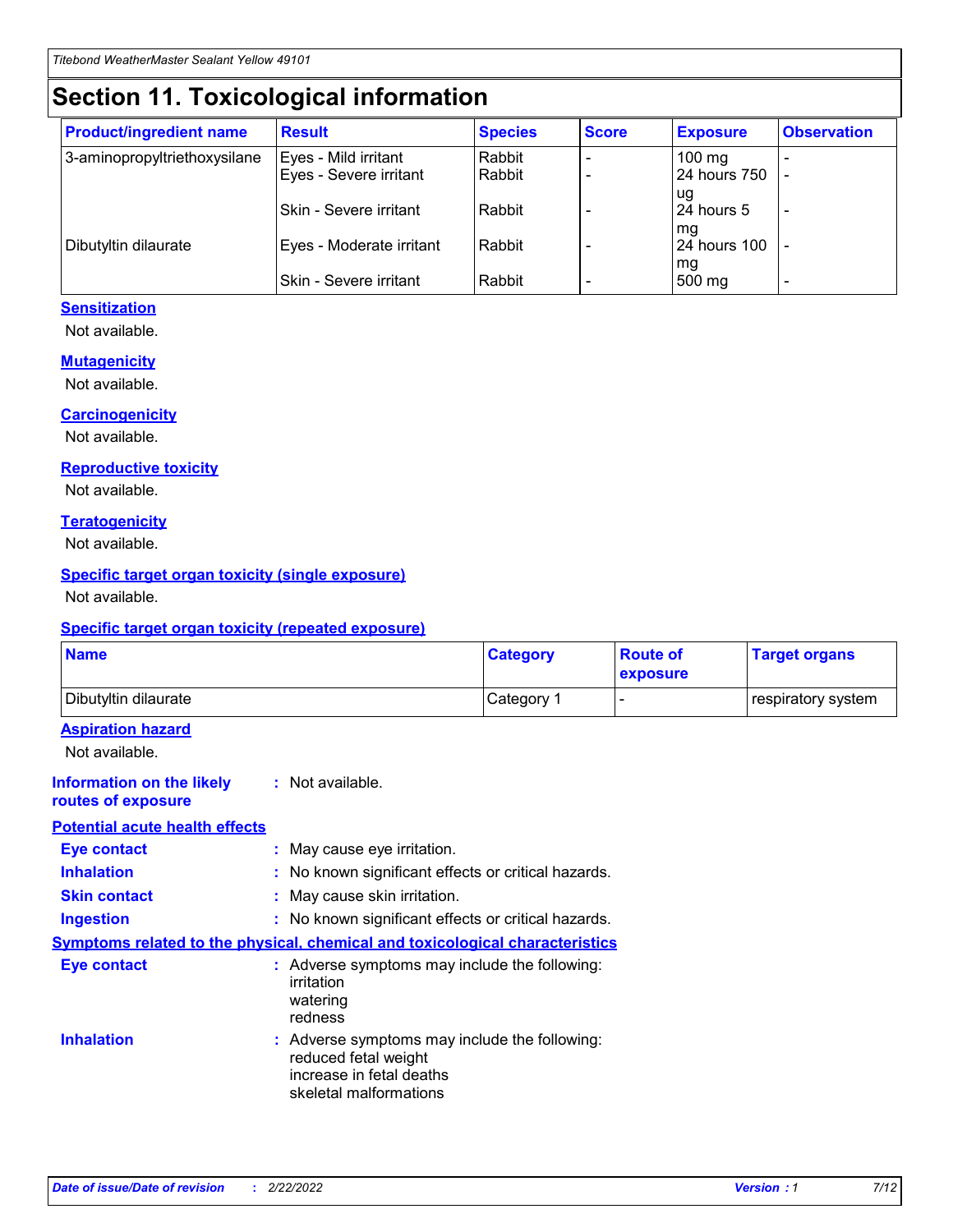# **Section 11. Toxicological information**

| <b>Skin contact</b>                     | : Adverse symptoms may include the following:<br>irritation<br>redness<br>reduced fetal weight<br>increase in fetal deaths<br>skeletal malformations |
|-----------------------------------------|------------------------------------------------------------------------------------------------------------------------------------------------------|
| <b>Ingestion</b>                        | : Adverse symptoms may include the following:<br>reduced fetal weight<br>increase in fetal deaths<br>skeletal malformations                          |
|                                         | Delayed and immediate effects and also chronic effects from short and long term exposure                                                             |
| <b>Short term exposure</b>              |                                                                                                                                                      |
| <b>Potential immediate</b><br>effects   | : Not available.                                                                                                                                     |
| <b>Potential delayed effects</b>        | : Not available.                                                                                                                                     |
| <b>Long term exposure</b>               |                                                                                                                                                      |
| <b>Potential immediate</b><br>effects   | : Not available.                                                                                                                                     |
| <b>Potential delayed effects</b>        | : Not available.                                                                                                                                     |
| <b>Potential chronic health effects</b> |                                                                                                                                                      |
| Not available.                          |                                                                                                                                                      |
| <b>General</b>                          | : Once sensitized, a severe allergic reaction may occur when subsequently exposed to<br>very low levels.                                             |
| <b>Carcinogenicity</b>                  | : No known significant effects or critical hazards.                                                                                                  |
| <b>Mutagenicity</b>                     | No known significant effects or critical hazards.                                                                                                    |
| <b>Teratogenicity</b>                   | May damage the unborn child.                                                                                                                         |
| <b>Developmental effects</b>            | No known significant effects or critical hazards.                                                                                                    |
| <b>Fertility effects</b>                | : May damage fertility.                                                                                                                              |
| <b>Numerical measures of toxicity</b>   |                                                                                                                                                      |
| <b>Acute toxicity estimates</b>         |                                                                                                                                                      |
|                                         |                                                                                                                                                      |

Not available.

## **Section 12. Ecological information**

#### **Toxicity**

| <b>Product/ingredient name</b> | <b>Result</b>                     | <b>Species</b>                       | <b>Exposure</b> |
|--------------------------------|-----------------------------------|--------------------------------------|-----------------|
| Dibutyltin dilaurate           | Chronic EC10 > 2 mg/l Fresh water | Algae - Scenedesmus<br>I subspicatus | l 96 hours      |

### **Persistence and degradability**

| <b>Product/ingredient name</b> | <b>Test</b>                                                                    | <b>Result</b>  |  | <b>Dose</b>       | <b>Inoculum</b>         |
|--------------------------------|--------------------------------------------------------------------------------|----------------|--|-------------------|-------------------------|
| Dibutyltin dilaurate           | OECD 301F<br>Ready<br>Biodegradability -<br>Manometric<br>Respirometry<br>Test | 23 % - 28 days |  |                   |                         |
| <b>Product/ingredient name</b> | <b>Aquatic half-life</b>                                                       |                |  | <b>Photolysis</b> | <b>Biodegradability</b> |
| Dibutyltin dilaurate           |                                                                                |                |  |                   | Inherent                |

### **Bioaccumulative potential**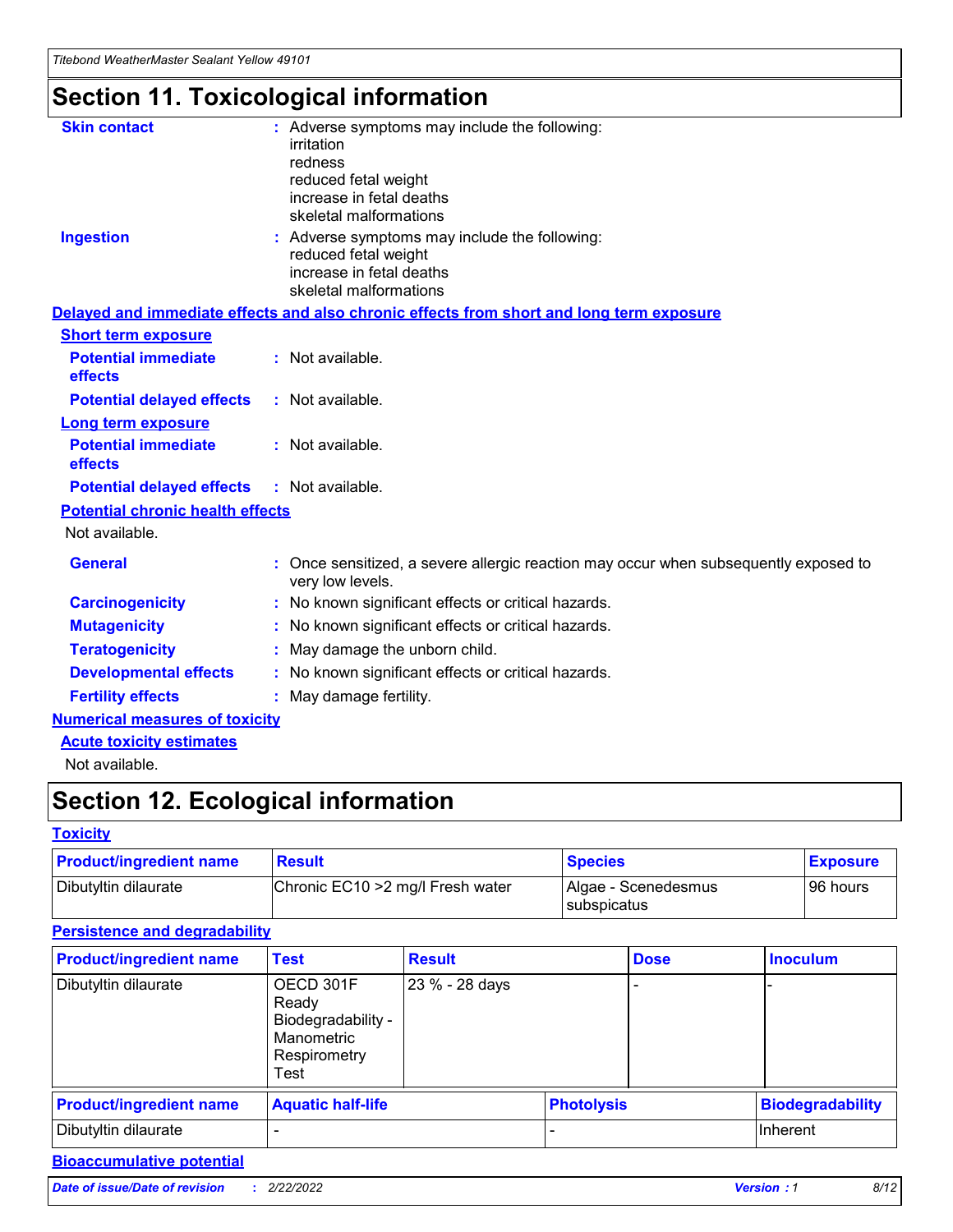## **Section 12. Ecological information**

| <b>Product/ingredient name</b> | $LoaPow$ | <b>BCF</b> | <b>Potential</b> |
|--------------------------------|----------|------------|------------------|
| 3-aminopropyltriethoxysilane   | 1.7      | 3.4        | low              |
| Dibutyltin dilaurate           | 4.44     | 2.91       | low              |

#### **Mobility in soil**

| <b>Soil/water partition</b><br>coefficient (K <sub>oc</sub> ) | : Not available.                                    |
|---------------------------------------------------------------|-----------------------------------------------------|
| <b>Other adverse effects</b>                                  | : No known significant effects or critical hazards. |

### **Section 13. Disposal considerations**

**Disposal methods :**

The generation of waste should be avoided or minimized wherever possible. Disposal of this product, solutions and any by-products should at all times comply with the requirements of environmental protection and waste disposal legislation and any regional local authority requirements. Dispose of surplus and non-recyclable products via a licensed waste disposal contractor. Waste should not be disposed of untreated to the sewer unless fully compliant with the requirements of all authorities with jurisdiction. Waste packaging should be recycled. Incineration or landfill should only be considered when recycling is not feasible. This material and its container must be disposed of in a safe way. Care should be taken when handling emptied containers that have not been cleaned or rinsed out. Empty containers or liners may retain some product residues. Avoid dispersal of spilled material and runoff and contact with soil, waterways, drains and sewers.

## **Section 14. Transport information**

|                                      | <b>DOT</b><br><b>Classification</b> | <b>TDG</b><br><b>Classification</b> | <b>Mexico</b><br><b>Classification</b> | <b>ADR/RID</b> | <b>IMDG</b>              | <b>IATA</b>              |
|--------------------------------------|-------------------------------------|-------------------------------------|----------------------------------------|----------------|--------------------------|--------------------------|
| <b>UN number</b>                     | Not regulated.                      | Not regulated.                      | Not regulated.                         | Not regulated. | Not regulated.           | Not regulated.           |
| <b>UN proper</b><br>shipping name    | $\blacksquare$                      |                                     |                                        |                |                          |                          |
| <b>Transport</b><br>hazard class(es) | $\blacksquare$                      | $\overline{\phantom{a}}$            | $\blacksquare$                         | $\blacksquare$ | $\overline{\phantom{a}}$ | $\overline{\phantom{0}}$ |
| <b>Packing group</b>                 | $\overline{\phantom{a}}$            | $\overline{\phantom{0}}$            | $\overline{\phantom{a}}$               | -              | $\overline{\phantom{0}}$ | $\overline{\phantom{a}}$ |
| <b>Environmental</b><br>hazards      | No.                                 | No.                                 | No.                                    | No.            | No.                      | No.                      |

## **Section 15. Regulatory information**

#### **U.S. Federal regulations**

#### **SARA 302/304**

#### **Composition/information on ingredients**

No products were found.

**SARA 304 RQ :** Not applicable.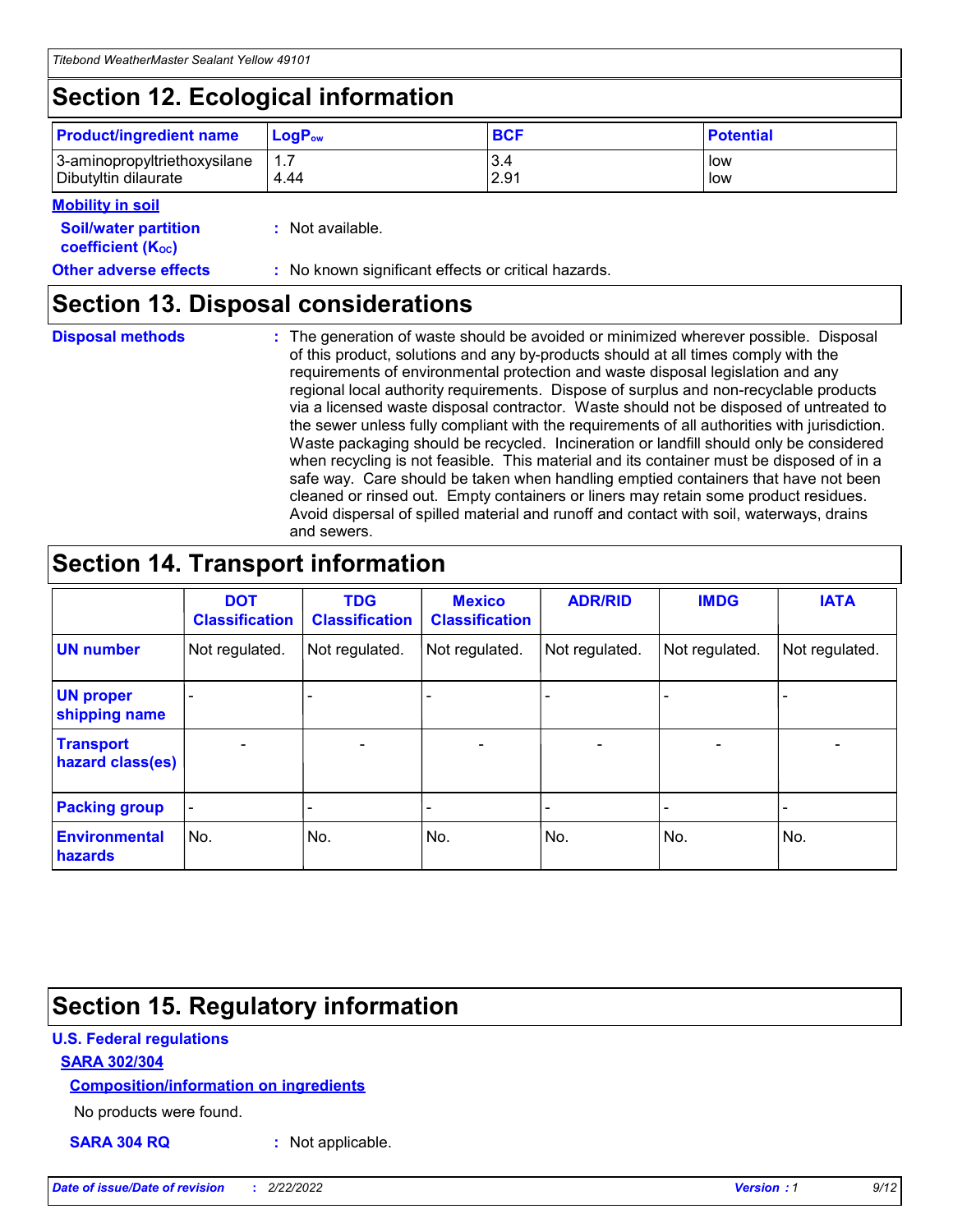## **Section 15. Regulatory information**

#### **SARA 311/312**

**Classification :** EYE IRRITATION - Category 2B SKIN SENSITIZATION - Category 1 TOXIC TO REPRODUCTION (Fertility) - Category 1B TOXIC TO REPRODUCTION (Unborn child) - Category 1B

#### **Composition/information on ingredients**

| <b>Name</b>                              | $\frac{9}{6}$ | <b>Classification</b>                                                                                            |
|------------------------------------------|---------------|------------------------------------------------------------------------------------------------------------------|
| $\leq$ 3<br>3-aminopropyltriethoxysilane |               | <b>FLAMMABLE LIQUIDS - Category 4</b><br><b>ACUTE TOXICITY (oral) - Category 4</b>                               |
|                                          |               | SKIN IRRITATION - Category 2<br>EYE IRRITATION - Category 2A                                                     |
| Dibutyltin dilaurate                     | ≤0.3          | ACUTE TOXICITY (oral) - Category 3<br>SKIN CORROSION - Category 1C                                               |
|                                          |               | SERIOUS EYE DAMAGE - Category 1<br>SKIN SENSITIZATION - Category 1<br><b>GERM CELL MUTAGENICITY - Category 2</b> |
|                                          |               | TOXIC TO REPRODUCTION (Fertility) - Category 1B<br>TOXIC TO REPRODUCTION (Unborn child) - Category 1B            |
|                                          |               | SPECIFIC TARGET ORGAN TOXICITY (REPEATED<br>EXPOSURE) (respiratory system) - Category 1                          |

#### **State regulations**

| <b>Massachusetts</b> | : None of the components are listed. |
|----------------------|--------------------------------------|
| <b>New York</b>      | : None of the components are listed. |
| <b>New Jersey</b>    | : None of the components are listed. |
| Pennsylvania         | : None of the components are listed. |

#### **California Prop. 65**

**A** WARNING: This product can expose you to methanol, which is known to the State of California to cause birth defects or other reproductive harm. For more information go to www.P65Warnings.ca.gov.

| <b>Ingredient name</b> | No significant risk Maximum<br>level | acceptable dosage<br>level |
|------------------------|--------------------------------------|----------------------------|
| methanol               |                                      | Yes.                       |

#### **International regulations**

**Chemical Weapon Convention List Schedules I, II & III Chemicals** Not listed.

#### **Montreal Protocol**

Not listed.

#### **Stockholm Convention on Persistent Organic Pollutants**

Not listed.

### **UNECE Aarhus Protocol on POPs and Heavy Metals**

Not listed.

#### **Inventory list**

### **China :** All components are listed or exempted.

**United States TSCA 8(b) inventory :** All components are active or exempted.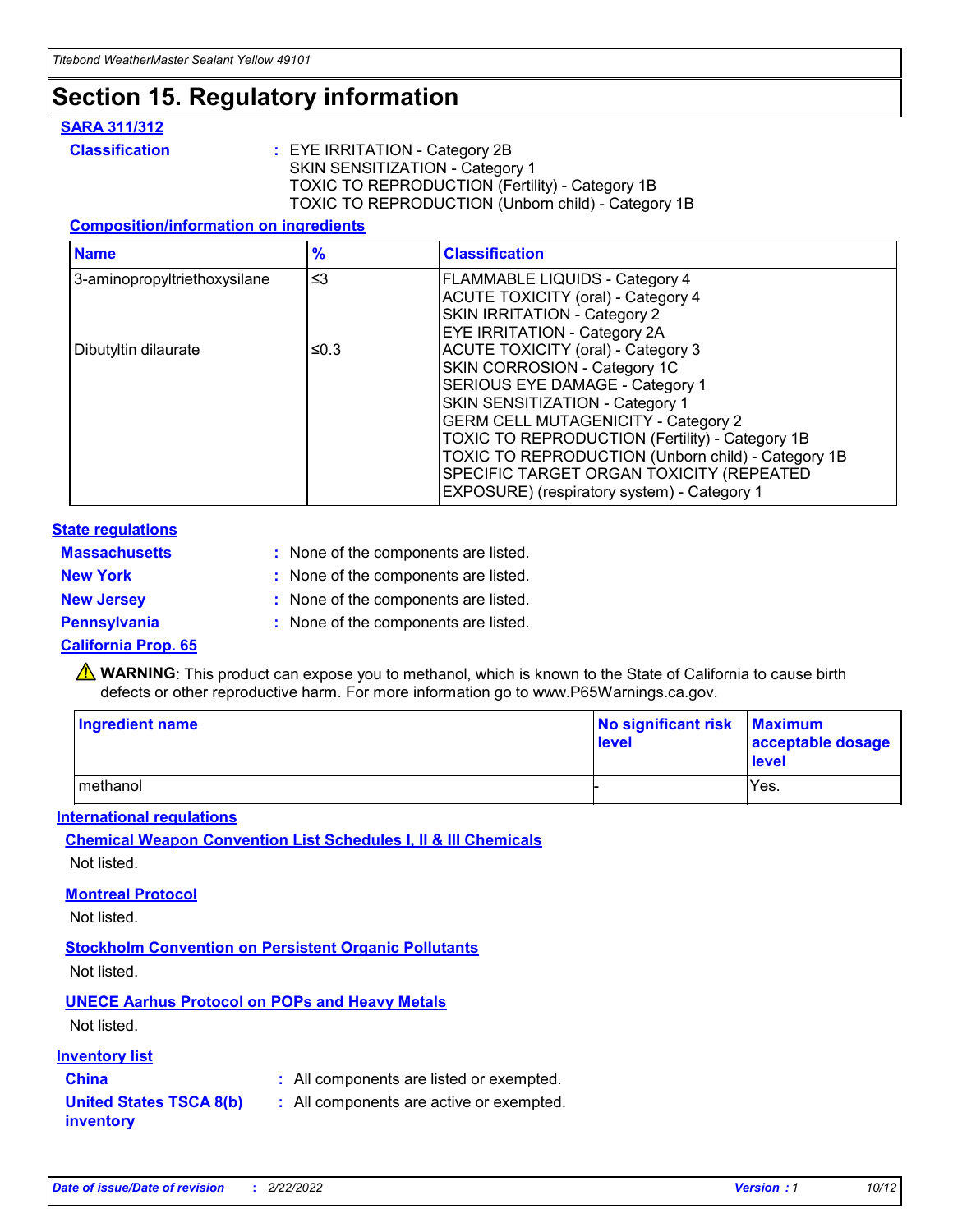## **Section 16. Other information**

**Hazardous Material Information System (U.S.A.)**



**Caution: HMIS® ratings are based on a 0-4 rating scale, with 0 representing minimal hazards or risks, and 4 representing significant hazards or risks. Although HMIS® ratings and the associated label are not required on SDSs or products leaving a facility under 29 CFR 1910.1200, the preparer may choose to provide them. HMIS® ratings are to be used with a fully implemented HMIS® program. HMIS® is a registered trademark and service mark of the American Coatings Association, Inc.**

**The customer is responsible for determining the PPE code for this material. For more information on HMIS® Personal Protective Equipment (PPE) codes, consult the HMIS® Implementation Manual.**

#### **National Fire Protection Association (U.S.A.)**



**Reprinted with permission from NFPA 704-2001, Identification of the Hazards of Materials for Emergency Response Copyright ©1997, National Fire Protection Association, Quincy, MA 02269. This reprinted material is not the complete and official position of the National Fire Protection Association, on the referenced subject which is represented only by the standard in its entirety.**

**Copyright ©2001, National Fire Protection Association, Quincy, MA 02269. This warning system is intended to be interpreted and applied only by properly trained individuals to identify fire, health and reactivity hazards of chemicals. The user is referred to certain limited number of chemicals with recommended classifications in NFPA 49 and NFPA 325, which would be used as a guideline only. Whether the chemicals are classified by NFPA or not, anyone using the 704 systems to classify chemicals does so at their own risk.**

#### **Procedure used to derive the classification**

| <b>Classification</b>                                                                                                                                                    |                                                                                                                                                                                                                                                                                                                                                                                                                                                                                                                                                               | <b>Justification</b>                                                     |
|--------------------------------------------------------------------------------------------------------------------------------------------------------------------------|---------------------------------------------------------------------------------------------------------------------------------------------------------------------------------------------------------------------------------------------------------------------------------------------------------------------------------------------------------------------------------------------------------------------------------------------------------------------------------------------------------------------------------------------------------------|--------------------------------------------------------------------------|
| EYE IRRITATION - Category 2B<br>SKIN SENSITIZATION - Category 1<br>TOXIC TO REPRODUCTION (Fertility) - Category 1B<br>TOXIC TO REPRODUCTION (Unborn child) - Category 1B |                                                                                                                                                                                                                                                                                                                                                                                                                                                                                                                                                               | Expert judgment<br>Expert judgment<br>Expert judgment<br>Expert judgment |
| <b>History</b>                                                                                                                                                           |                                                                                                                                                                                                                                                                                                                                                                                                                                                                                                                                                               |                                                                          |
| <b>Date of printing</b>                                                                                                                                                  | : 4/22/2022                                                                                                                                                                                                                                                                                                                                                                                                                                                                                                                                                   |                                                                          |
| Date of issue/Date of<br>revision                                                                                                                                        | : 2/22/2022                                                                                                                                                                                                                                                                                                                                                                                                                                                                                                                                                   |                                                                          |
| Date of previous issue                                                                                                                                                   | : No previous validation                                                                                                                                                                                                                                                                                                                                                                                                                                                                                                                                      |                                                                          |
| <b>Version</b>                                                                                                                                                           | : 1                                                                                                                                                                                                                                                                                                                                                                                                                                                                                                                                                           |                                                                          |
| <b>Key to abbreviations</b>                                                                                                                                              | $:$ ATE = Acute Toxicity Estimate<br><b>BCF</b> = Bioconcentration Factor<br>GHS = Globally Harmonized System of Classification and Labelling of Chemicals<br>IATA = International Air Transport Association<br>IBC = Intermediate Bulk Container<br><b>IMDG = International Maritime Dangerous Goods</b><br>LogPow = logarithm of the octanol/water partition coefficient<br>MARPOL = International Convention for the Prevention of Pollution From Ships, 1973<br>as modified by the Protocol of 1978. ("Marpol" = marine pollution)<br>UN = United Nations |                                                                          |